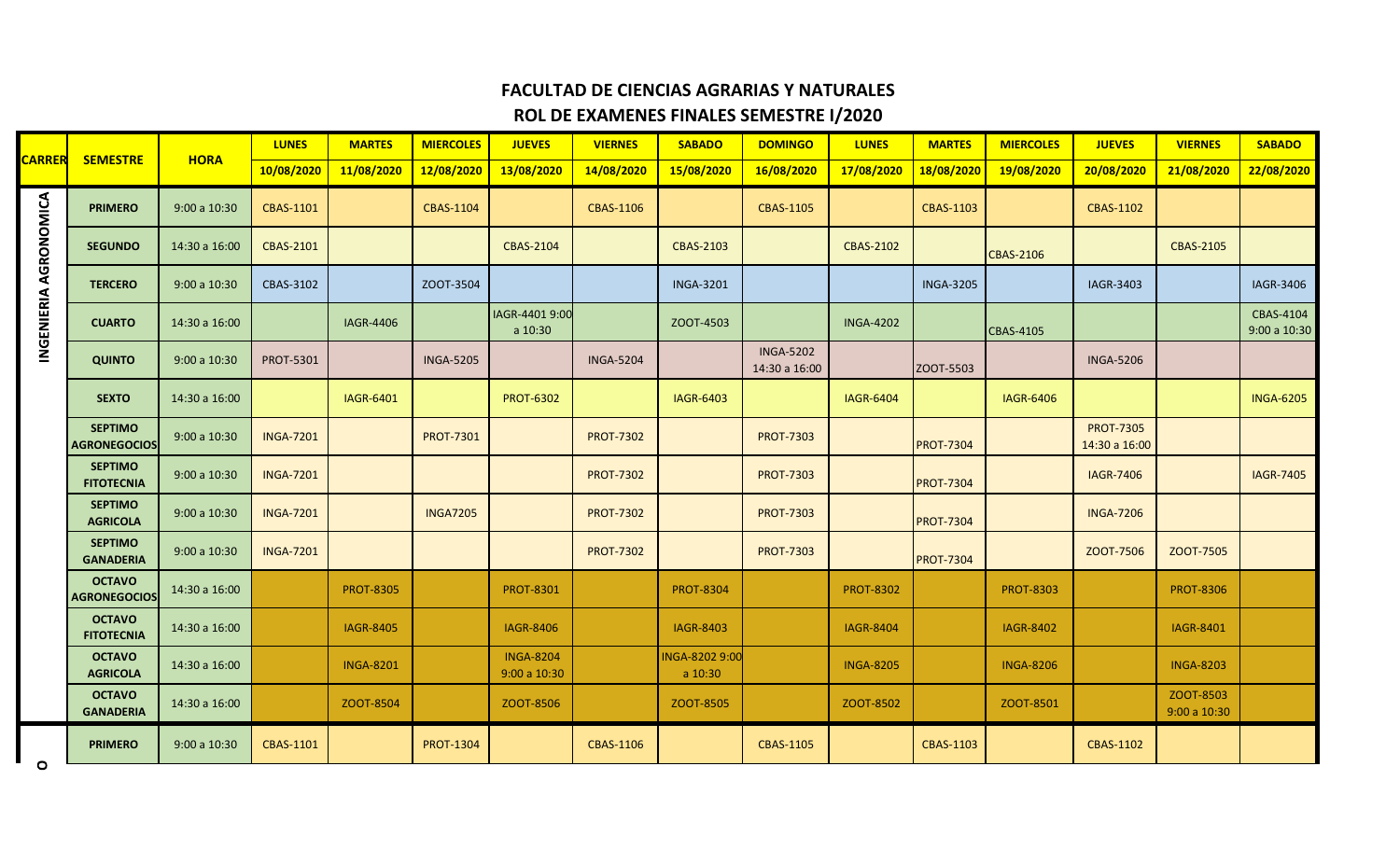| <b>DUCCION</b>                                              | <b>SEGUNDO</b> | 14:30 a 16:00 | <b>CBAS-2101</b>                 |                                   | <b>CBAS-1104</b><br>9:00 a 10:30 | <b>CBAS-2104</b> |                  | <b>CBAS-2103</b> |                                   | <b>CBAS-2102</b> |                                            | <b>PROT-2306</b> |                  |                                   |                                   |
|-------------------------------------------------------------|----------------|---------------|----------------------------------|-----------------------------------|----------------------------------|------------------|------------------|------------------|-----------------------------------|------------------|--------------------------------------------|------------------|------------------|-----------------------------------|-----------------------------------|
|                                                             | <b>TERCERO</b> | 9:00a 10:30   | CBAS-3102                        |                                   | ZOOT-3504                        |                  | CBAS-3101        |                  | <b>PROT-3306</b>                  |                  | <b>PROT-3305</b>                           |                  | IAGR-3403        |                                   |                                   |
|                                                             |                |               |                                  |                                   |                                  |                  |                  |                  |                                   |                  |                                            |                  |                  |                                   |                                   |
|                                                             |                |               |                                  |                                   |                                  |                  |                  |                  |                                   |                  |                                            |                  |                  |                                   |                                   |
|                                                             | <b>CUARTO</b>  | 14:30 a 16:00 |                                  | <b>PROT-4302</b>                  |                                  | CBAS-4107        |                  | <b>INGA-4206</b> |                                   | <b>PROT-4303</b> |                                            | CBAS-4105        |                  |                                   | CBAS-4104<br>9:00 a 10:30         |
| INGENIERIA EN PRO                                           | <b>QUINTO</b>  | 9:00a 10:30   | <b>PROT-5301</b>                 |                                   | <b>PROT-5303</b>                 |                  | <b>PROT-5304</b> |                  | <b>INGA-5202</b><br>14:30 a 16:00 |                  | <b>PROT-5305</b>                           |                  | <b>INGA-5206</b> |                                   |                                   |
|                                                             | <b>SEXTO</b>   | 14:30 a 16:00 |                                  |                                   | <b>PROT-7301</b><br>9:00 a 10:30 | <b>PROT-6302</b> |                  | <b>PROT-8304</b> |                                   | <b>IAGR-6404</b> |                                            | <b>IAGR-6406</b> | <b>PROT-7305</b> |                                   |                                   |
|                                                             | <b>SEPTIMO</b> | 9:00 a 10:30  | <b>PROT-7306</b>                 |                                   |                                  | <b>INGA-8204</b> | <b>PROT-7302</b> |                  | <b>PROT-7303</b>                  |                  | <b>PROT-7304</b>                           |                  |                  | <b>PROT-8306</b><br>14:30 a 16:00 |                                   |
|                                                             | <b>OCTAVO</b>  | 14:30 a 16:00 | ZOOT-5505<br>9:00 a 10:30        | <b>PROT-8305</b>                  |                                  | <b>PROT-8301</b> |                  | <b>IAGR-8403</b> |                                   | <b>PROT-8302</b> |                                            | <b>PROT-8303</b> |                  |                                   |                                   |
|                                                             | <b>PRIMERO</b> | 9:00 a 10:30  | CBAS-1101                        |                                   | CBAS-1104                        |                  | CBAS-1106        |                  | <b>CBAS-1105</b>                  |                  | <b>CBAS-1103</b>                           |                  | CBAS-1102        |                                   |                                   |
| <b>MEDIO AMBIENTE</b><br>INGENIERIA EN RECURSOS NATURALES Y | <b>SEGUNDO</b> | 14:30 a 16:00 | <b>CBAS-2101</b>                 |                                   |                                  | <b>CBAS-2104</b> |                  | <b>CBAS-2103</b> |                                   | <b>CBAS-2102</b> |                                            | <b>CBAS-2106</b> |                  |                                   | <b>CBAS-1107</b><br>$9:00a$ 10:30 |
|                                                             | <b>TERCERO</b> | 9:00 a 10:30  | CBAS-3102                        |                                   | <b>INGA-3206</b>                 |                  | CBAS-3101        | <b>INGA-3201</b> |                                   |                  | <b>INGA-3205</b>                           |                  | IAGR-3403        |                                   |                                   |
|                                                             | <b>CUARTO</b>  | 14:30 a 16:00 |                                  |                                   |                                  | CBAS-4107        |                  | <b>INGA-4206</b> | <b>INGA-5202</b>                  |                  | <b>PROT-3305</b><br>9:00 a 10:30 CBAS-4105 |                  |                  |                                   | <b>CBAS-4104</b><br>9:00a 10:30   |
|                                                             | <b>QUINTO</b>  | 9:00a 10:30   | <b>PROT-5301</b>                 |                                   | <b>INGA-5205</b>                 |                  | <b>INGA-5204</b> |                  |                                   |                  | <b>INGA-5207</b>                           |                  | <b>INGA-5206</b> |                                   | ZOOT-7501                         |
|                                                             | <b>SEXTO</b>   | 14:30 a 16:00 | <b>INGA-7201</b><br>9:00 a 10:30 |                                   | <b>INGA-7205</b><br>9:00 a 10:30 |                  |                  | <b>INGA-6202</b> |                                   | <b>INGA-6207</b> |                                            | <b>IAGR-6406</b> |                  |                                   | <b>INGA-6205</b>                  |
|                                                             | <b>SEPTIMO</b> | 9:00a 10:30   |                                  | <b>INGA-8201</b><br>14:30 a 16:00 |                                  | <b>INGA-8204</b> |                  | <b>INGA-8202</b> | <b>PROT-7303</b>                  |                  |                                            | <b>INGA-7204</b> |                  |                                   | <b>IAGR-7405</b>                  |
|                                                             | <b>OCTAVO</b>  | 14:30 a 16:00 | <b>IFOR-6407</b>                 |                                   | <b>INGA8207</b>                  |                  | <b>INGA-8208</b> |                  |                                   | <b>INGA-8205</b> |                                            | <b>INGA-8209</b> |                  | <b>INGA-8210</b>                  |                                   |
|                                                             | <b>PRIMERO</b> | 9:00a 10:30   | CBAS-1101                        |                                   | <b>CBAS-1104</b>                 |                  | CBAS-1106        |                  | CBAS-1105                         |                  |                                            |                  | <b>CBAS-1102</b> |                                   | CBAS-1107                         |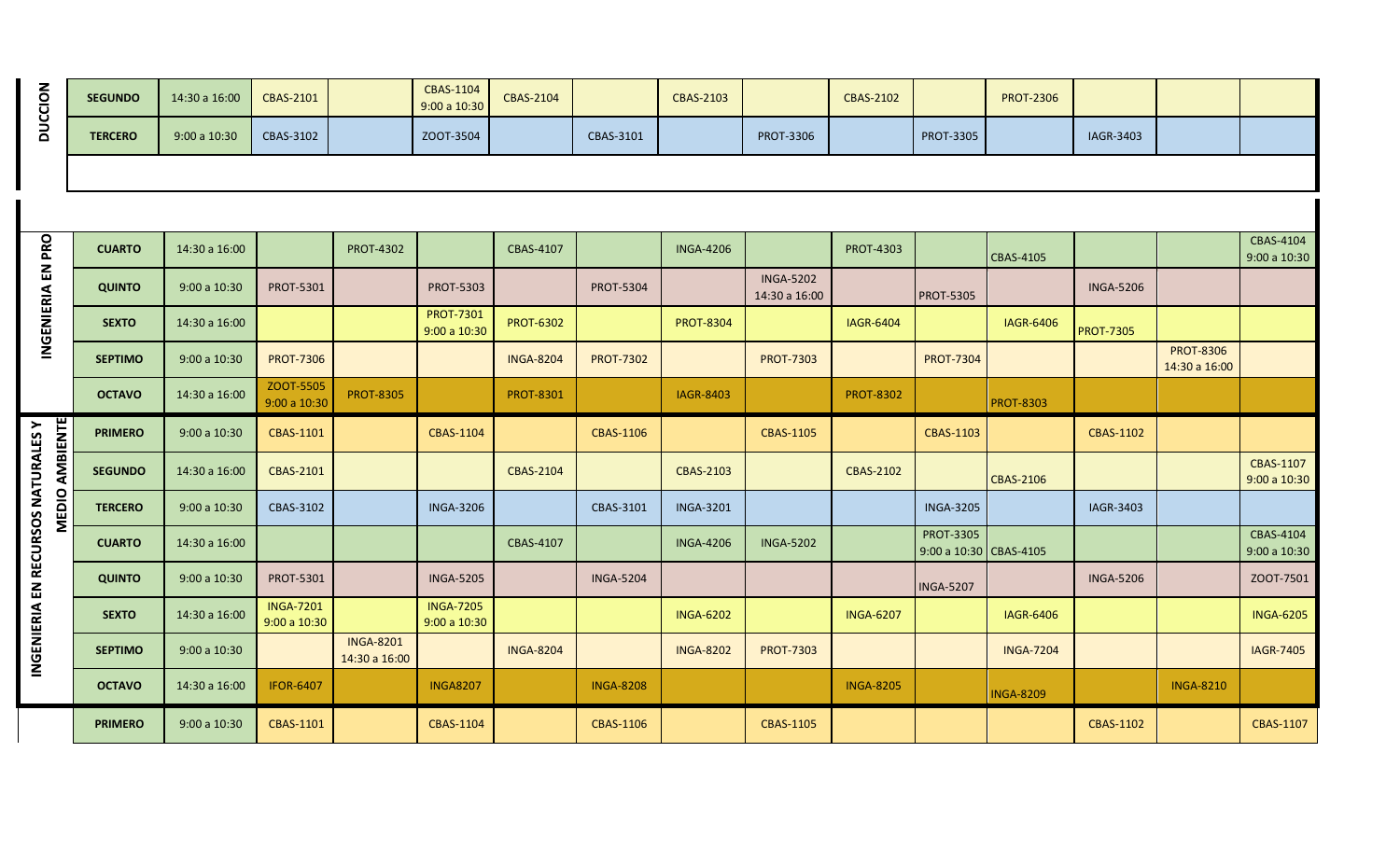| ť |
|---|
|   |
|   |
|   |
|   |
|   |
|   |
| r |
|   |
|   |
|   |
|   |
|   |
|   |
|   |
|   |

|                |               |                                 |                            |           |                                   |                                 |                            |                                  |                            |                  |                                   |                          |                          |                                 | $\Omega$ |
|----------------|---------------|---------------------------------|----------------------------|-----------|-----------------------------------|---------------------------------|----------------------------|----------------------------------|----------------------------|------------------|-----------------------------------|--------------------------|--------------------------|---------------------------------|----------|
| <b>SEGUNDO</b> | 14:30 a 16:00 | $CBAS-2101$                     |                            |           | CBAS-2104                         |                                 | CBAS-2103                  |                                  | CBAS-2102                  |                  | ZOOT-2505                         |                          | ZOOT-2501                |                                 |          |
| <b>TERCERO</b> | 9:00a 10:30   | CBAS-3102                       |                            | ZOOT-3504 | CBAS-4107<br>14:30 a 16:00        |                                 |                            | ZOOT-3501                        |                            | <b>INGA-3205</b> |                                   |                          |                          | CBAS-4104                       |          |
| <b>CUARTO</b>  | 14:30 a 16:00 | <b>PROT-5301</b><br>9:00a 10:30 |                            |           | <b>IAGR-4401</b><br>9:00a 10:30   |                                 | ZOOT-4503                  | <b>INGA-5202</b>                 |                            |                  | CBAS-4105                         |                          | ZOOT-7505<br>9:00a 10:30 |                                 |          |
| <b>QUINTO</b>  | 9:00a 10:30   | ZOOT-5505                       |                            |           | <b>PROT-6302</b><br>14:30 a 16:00 |                                 | IAGR-6403<br>14:30 a 16:00 |                                  |                            | ZOOT-5503        | <b>IAGR-6406</b><br>14:30 a 16:00 |                          | ZOOT-5504                |                                 |          |
| <b>SEXTO</b>   | 14:30 a 16:00 | <b>INGA-7201</b><br>9:00a 10:30 |                            | ZOOT-6501 |                                   | <b>PROT-7302</b><br>9:00a 10:30 |                            | <b>PROT-7303 9:00</b><br>a 10:30 |                            |                  |                                   | ZOOT-7506<br>9:00a 10:30 |                          | <b>IAGR-7405</b><br>9:00a 10:30 |          |
| <b>SEPTIMO</b> | 9:00a 10:30   |                                 | ZOOT-8504<br>14:30 a 16:00 |           |                                   |                                 | ZOOT-8505<br>14:30 a 16:00 |                                  | ZOOT-8502<br>14:30 a 16:00 |                  | ZOOT-8501<br>14:30 a 16:00        |                          | ZOOT-8503                | ZOOT-7501                       |          |
| <b>OCTAVO</b>  | 14:30 a 16:00 |                                 | <b>PROT-8305</b>           |           | ZOOT-8506                         | ZOOT-8507                       |                            | ZOOT-8508                        |                            | ZOOT-8509        |                                   | ZOOT-8510                |                          |                                 |          |